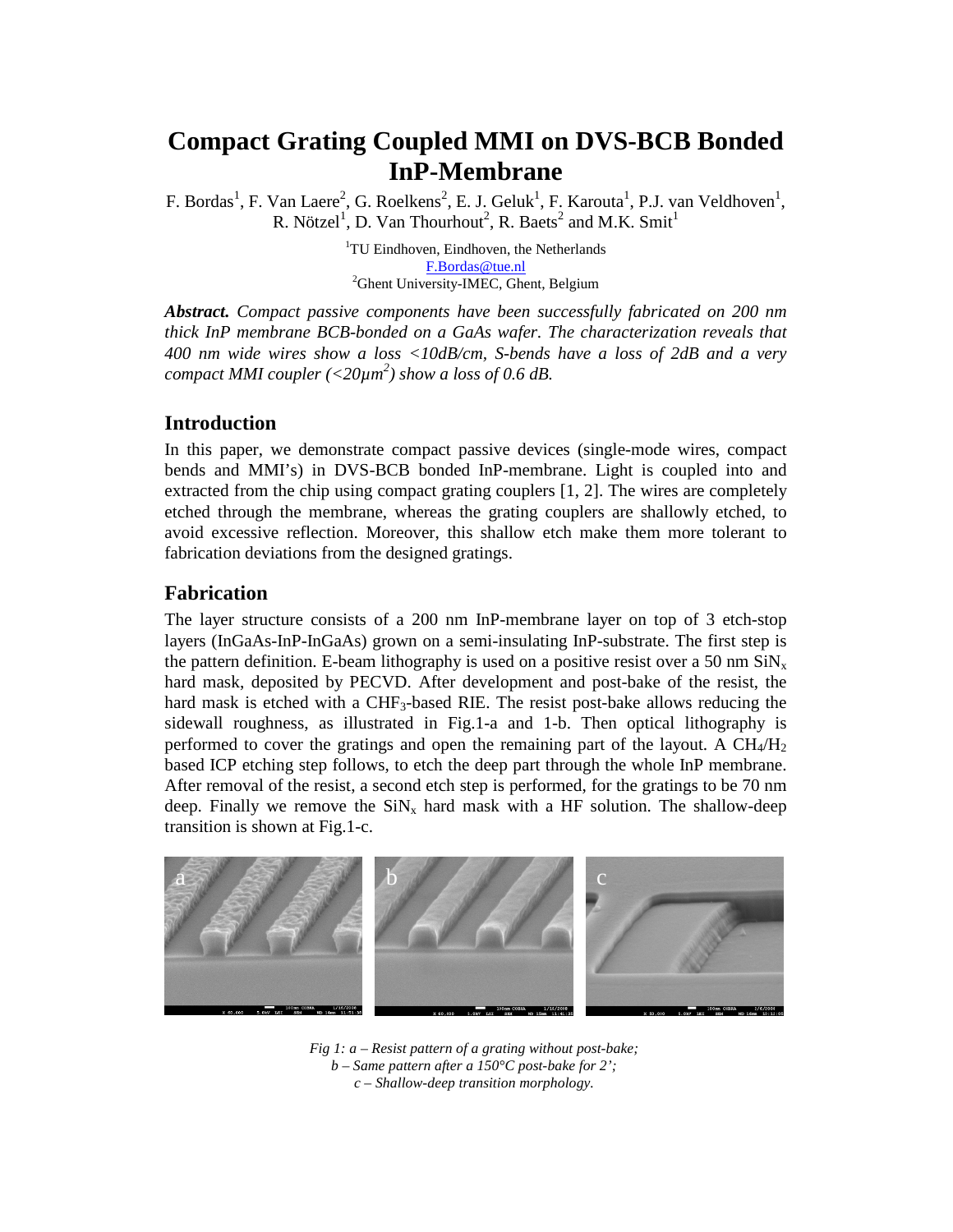After pattern definition, a BCB layer of 780 nm was spin-coated onto the InP-die, and cured for 1 hour at  $250^{\circ}$ C in a nitrogen environment. Then, the InP-sample was bonded onto a GaAs host-substrate with a  $1\mu$ m thick BCB-layer [3]. This BCB-layer was also cured for 1 hour at  $250^{\circ}$ C in a nitrogen environment. The InP-substrate was removed using lapping and wet-etching in HCl until the InGaAs etch stop layer was reached. Finally, the InGaAs-InP-InGaAs etch-stop layer stack was removed using selective wetetching.

## **Results and discussion**

#### *Grating couplers*

The gratings are designed for an optimal coupling at 1.55 $\mu$ m at an angle of 10 $^{\circ}$ . To avoid excessive reflections, the depth is 70nm, and two different periods are used: 730nm and 760nm for grating A and B respectively, with a filling factor of around 50%. The optimal simulated BCB thickness is  $780$ nm + p\* $\lambda$ /2n, where  $\lambda$  is the wavelength in vacuum, p an integer, and n is the refractive index of the BCB layer. In our case  $p=1$ .

Transmission measurements are performed with a tunable laser as a source. The gratings are  $10x10\mu m^2$ , and the device consists in a 50 $\mu$ m long 400nm wide wire and 600 $\mu$ m long tapers on each side. Figure 2-a shows the transmission of such a device with grating A (black) and grating B (red) as input and output couplers. The measured fiberto-fiber loss at peak wavelength is 6.8dB for the device with grating B. For grating A, the tunable laser could not reach the peak wavelength. As the wire is very short, we assume losses only arise from the two grating couplers, which will be confirmed in the next paragraph. We can deduce a coupling efficiency of 47% at the optimal wavelength from these values, which is represented at Fig.2-b. Some measurements with a SLED as a source (not shown here) showed the same coupling efficiency for grating A at lower wavelength.



*Fig. 2: a – Transmission through a 50 µm wire with two grating couplers, for two different grating;. b – Corresponding coupling efficiency.* 

Now the grating couplers are characterized, we can focus on the different fabricated devices, which are wires of different length, S-bends of different radii, and MMI's. For wires and MMI, the grating coupler used is grating B, whereas grating A is used for the bends.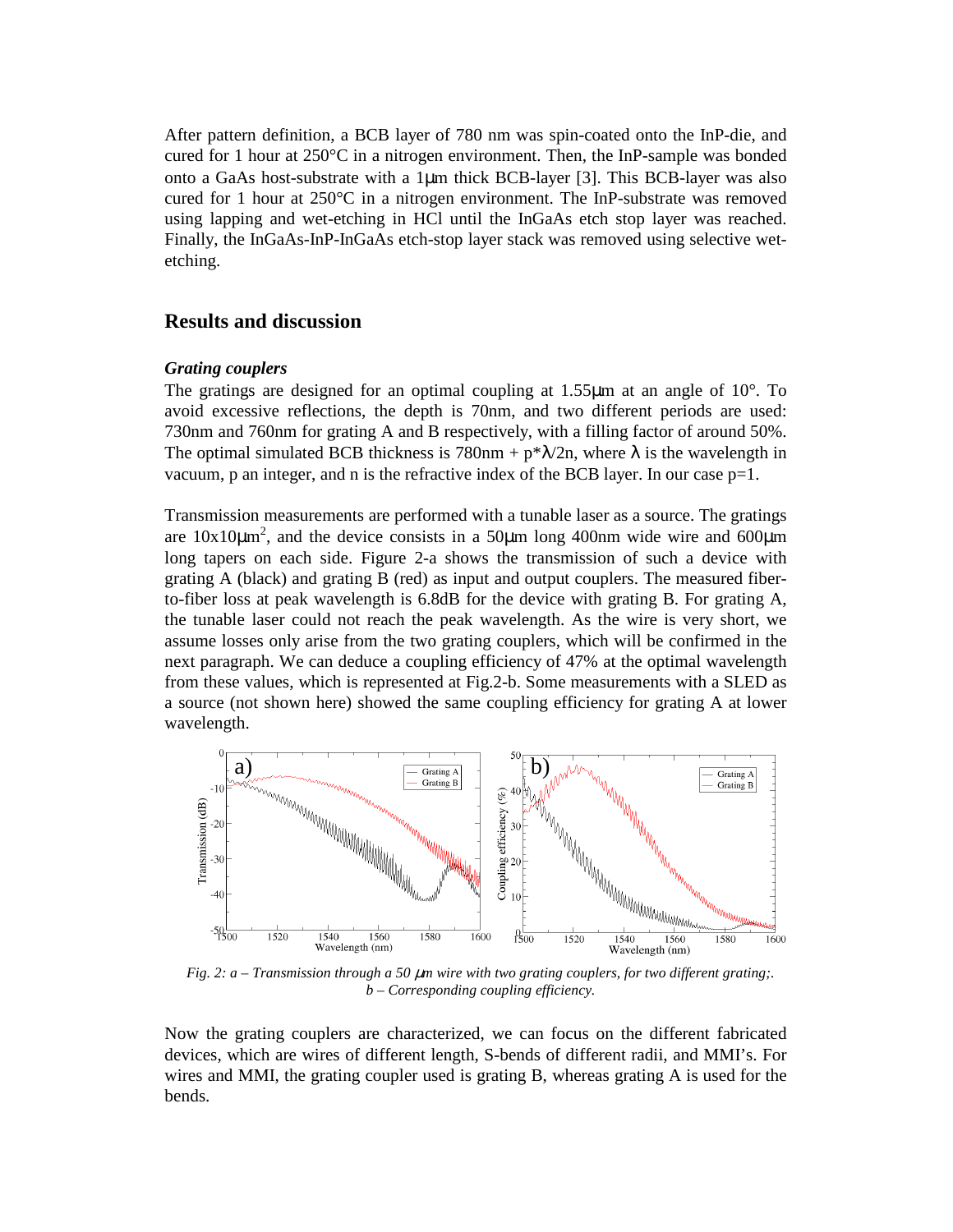#### *Wires*

We fabricated 400nm wide wires of four different lengths, in order to determine the losses. Fig.3 shows the transmission through 500µm (black), 300µm (red), 100µm (green) and 50µm (blue) long wires. As can be seen, it is very difficult to deduce from these measurements the loss per cm length, but we can access to a maximal value of these losses around 10dB/cm. This confirms the assumption made in the preceding paragraph. However this quite low loss value will be confirmed by fabricating wires in the mm range in the near future.



*Fig. 3 : Transmission through 400nm wide wires of different lengths : 500*  $\mu$ *m (black), 300* $\mu$ *m (red), 100*µ*m(green), and 50*µ*m (blue).* 

## *Bends*

The reference here is a 50µm long wire. Three different S-bends are measured, with radii of  $40\mu$ m,  $20\mu$ m, and  $5\mu$ m. The losses are shown in Fig. 4. Assuming the coupling efficiency of the gratings is the same for all devices, we can measure 2dB losses for the bends as compared to the reference, but could not measure any difference between bends of different radius.



*Fig.4 : Transmission through a simple wire (black) and S-bends of 40mm, 20mm, and 5mm (red, green, and blue respectively).* 

This suggests that very compact integrated optical circuits can be fabricated using sharp bends (5µm radius bend). Moreover the 2dB measured losses can be improved by inserting offsets between wires and bends.